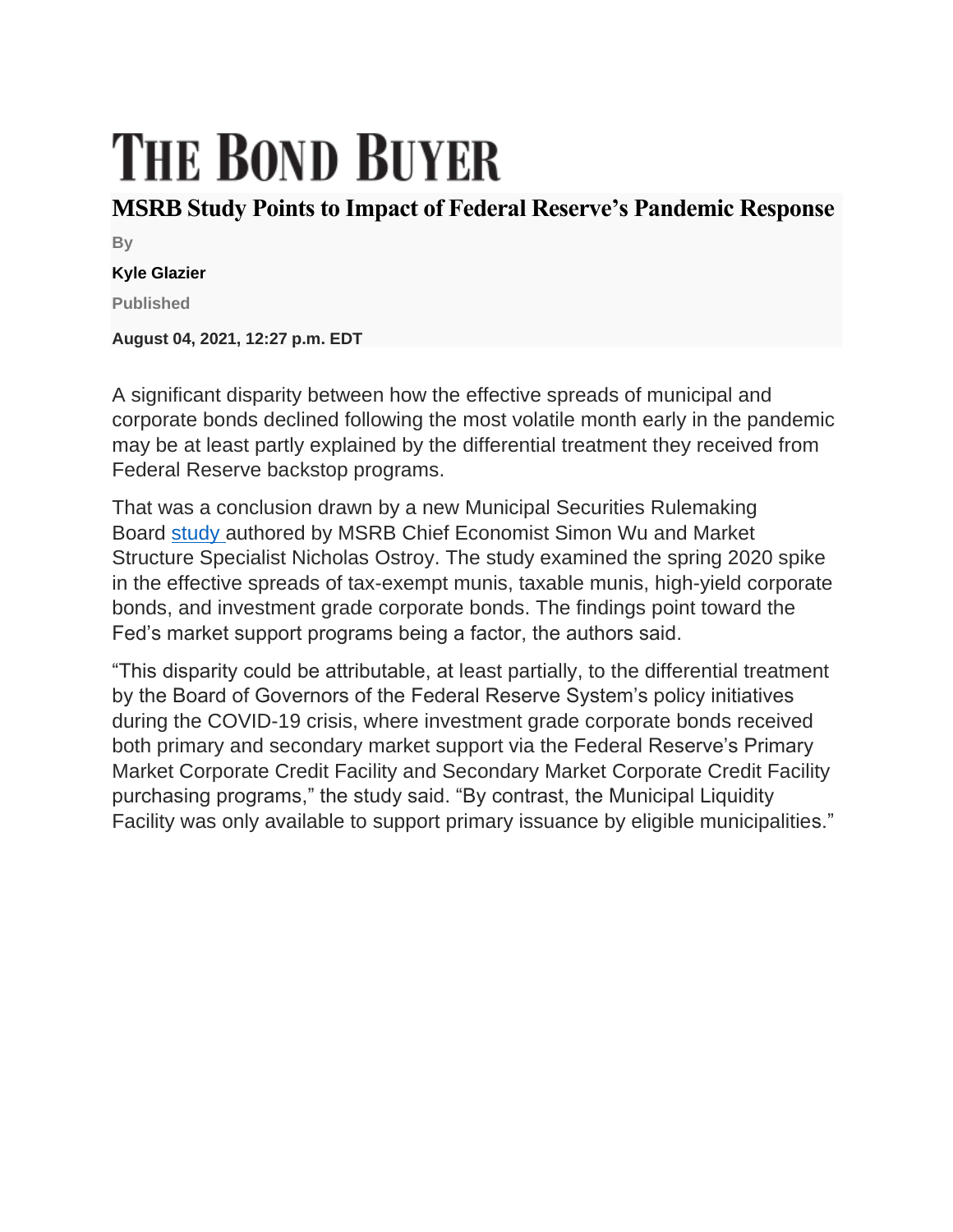

Market-related contributing factors to transaction costs, such as market liquidity and volatility, generally impact trading costs across all municipal and corporate bonds, the study explained. Researchers therefore use transaction costs as one measure of market liquidity, with higher transaction costs generally suggesting liquidity deterioration.

The study compared taxable munis to the corporate market because of the similarities those securities have in tax structure and investor base.

The study found that all four groups of bonds experienced a spike in effective spread in March 2020, with tax-exempt municipal securities increasing to 98 basis points from the February 2020 level of 53 basis points. Taxable munis rose to 80 basis points from 64, investment grade corporate bonds to 139 basis points from 35 and high yield corporates to 131 basis points from 47.

By December 2020, the effective spread for both tax-exempt munis and investment grade corporate bonds returned to the pre-pandemic levels of 51 basis points and 33 basis points respectively. But the effective spread for taxable munis was still elevated compared with the February 2020 level. For high yield corporate bonds, while the decline since the spring of 2020 was "swift and drastic," the average effective spread was also still higher than the pre-pandemic level in February 2020.